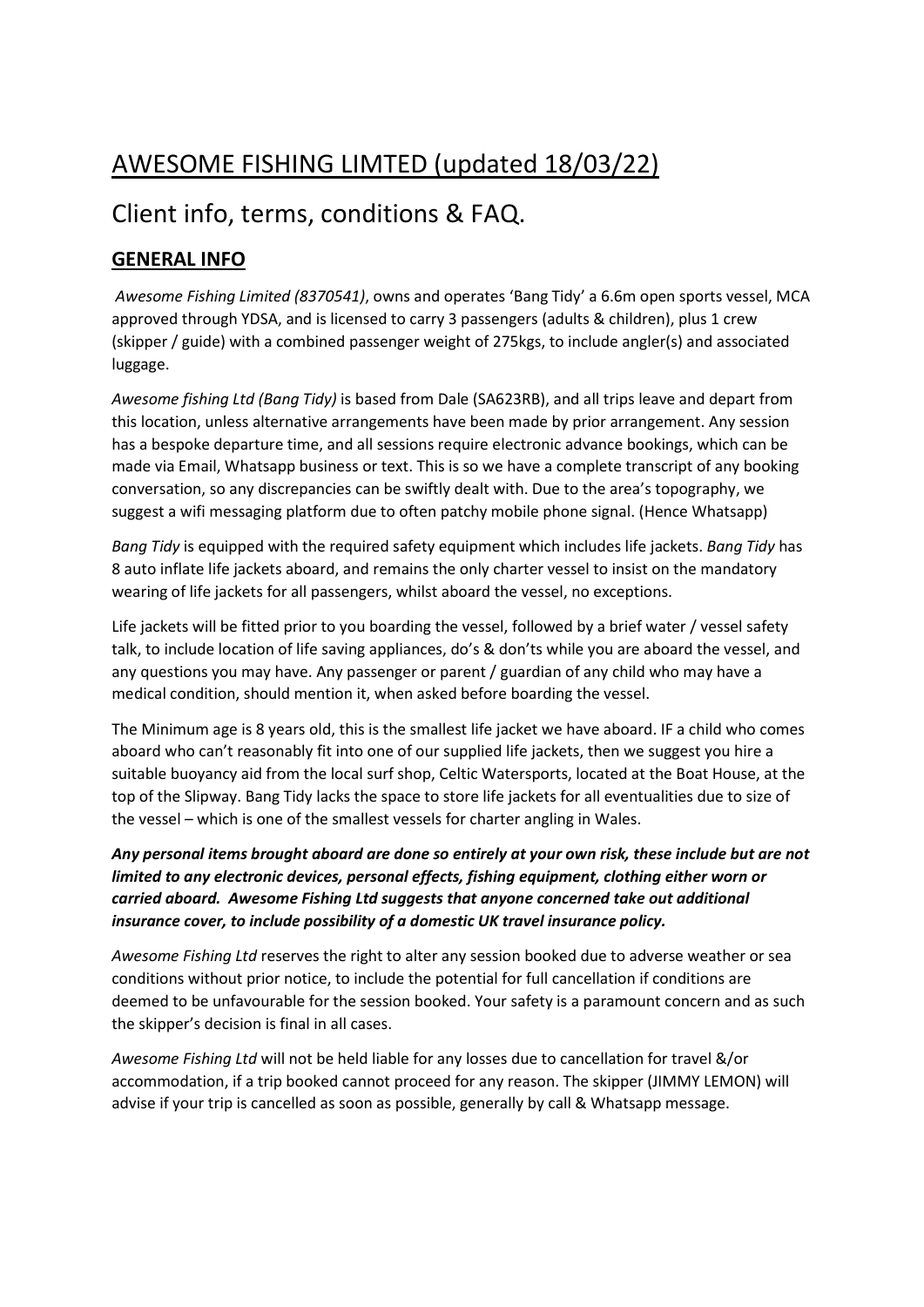# SAFETY (INC MEDICAL)

Any passenger with any pre-existing medical condition, should make this known to Awesome Fishing Ltd prior to the booking being taken; generally it is a question that is asked at this time. You will be further asked before you board the vessel, for any rapid onset or historical medical conditions, for example but not restricted to:

Asthma, Hay fever, Sea / motion sickness, Epilepsy, diabetes, heart conditions, hearing issues, breathing issues, personality disorders (Autism spectrum), ADD, ADHD, mobility issues (MS, ME, recent joint surgery, or injuries of eg Bursitis, Tendonitis), Covid vaccination status, COPD, Diabetes. IF you have had any medical treatment for which you now take medication, please identify this.

Please also identify any medicines you may be bringing aboard eg Asthma pump, pills etc & location of them, and means to administer.

Awesome fishing Ltd is responsible for you and your family friends & as such has a duty of care for you while you are aboard the vessel. In the event of an emergency either with a passenger or the vessel, this information could be the difference between life and death, and provide valuable info for the emergency services should they be required.

A medical questionnaire including next of kin contact information is available for download and is to be filled in by every passenger. No exceptions, your session departure may be delayed if this has not been completed. Parents should identify any potential concerns relating to their children.

#### Whilst preparing to be on the water please follow our advice:

- 1) Please wear suitable clothing for time on the water, (wind proof jacket, water-proof trousers (optional), head gear (hat), eye wear (sun or polarised glasses).
- 2) NO open toe footwear (NO FLIP FLOPS, SANDALS OR SIMILAR)
- 3) Additional items: Sunscreen, Hand sanitisers, optional masks, Plastic bag for carrying fish home or small cool bag. (hand sanitiser is available on board)
- 4) Prescription medication as required by a passenger.
- 5) Bring light snacks, including water to drink, sharing snacks (to include skipper) extremely welcome. For full day sessions (6-8 hrs) the skipper can get peckish (pork pies welcome)!
- 6) NO ALCOHOL TO BE BROUGHT ABOARD THE VESSEL, any passenger appearing to be intoxicated will be prevented from boarding vessel, and Awesome Fishing ltd reserves the right to cancel the session & retain session fees & deposit in full.
- 7) NO ILLEGAL SUBSTANCES TO BE BROUGHT ABOARD FULL STOP. Any one who appears to be under the influence of a controlled substance, may have their session cancelled, and any deposit or trip fees paid will not be refunded.
- 8) NO BANANAS OR LEEKS TO BE BROUGH ABOARD IN ANY FORM. IF FOUND ABOARD THEY WILL BE PUT OVER THE SIDE, Awesome fishing will not be liable for any costs incurred by you in this possible eventuality!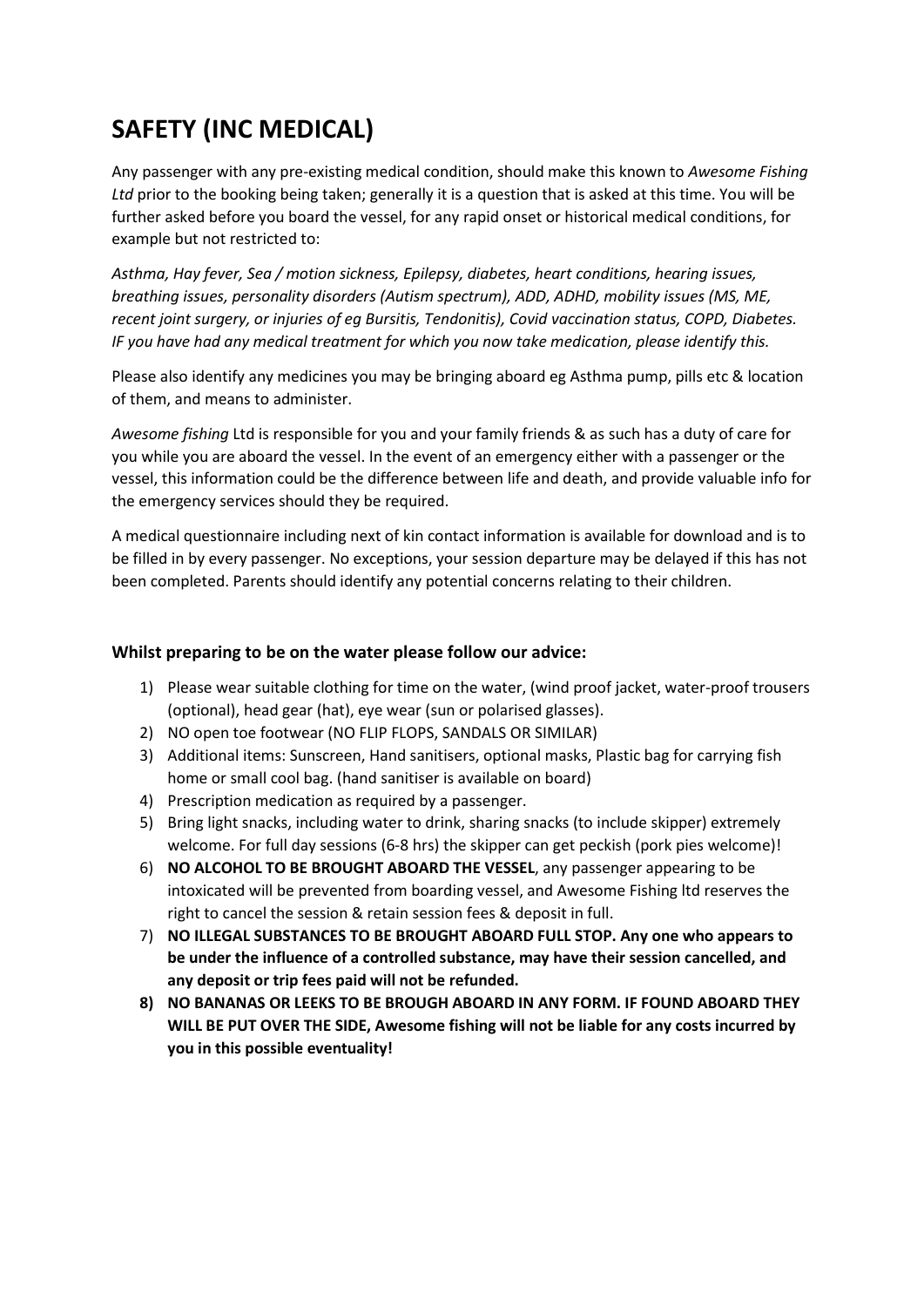### BOOKING T&Cs:

- 1) The main platform for booking contact is WHATSAPP BUSINESS, (07428162600) this is primarily as we keep a complete record of all conversations & this can be quickly accessed on the water, any disputes can quickly be rectified.
- 2) ALL bookings require an advance fuel deposit paid by bank transfer at time of booking. No session is confirmed until a deposit has been received. All deposit payments are via bank transfer, to Awesome Fishing limited. Account numbers will be sent to you via Whatsapp.
- 3) Bookings made at less than 28 days notice, the Fuel deposit becomes immediately non refundable in the event you cancel (see below)
- 4) IF YOU Cancel: All fuel deposits become immediately non refundable 28 days prior to the fishing session booked date, this date starts at midnight on the day booked, regardless of what time in that day your session is booked into. This applies to single or multi session bookings & charters.
- 5) Should you cancel a session booked with more than 28 days to your booking, Awesome Fishing will first seek to reschedule your trip if this is possible. If not Awesome Fishing Itd will refund the deposit within 21 working days, we will request your bank info & refund back to the person who booked the trip in the first instance. During peak season this may take longer due simply to the fact we are hardly in our office.
- 6) PER PERSON BOOKINGS: For bookings that are altered by you in any way (eg 3 spaces were booked on a per person rate, 2 arrive (1 drops out) the balance due is for 3 people), less any deposit already paid.
- 7) CHARTERS: the price is for the boat & that price is regardless of occupancy number. If you booked it for 2 and a  $3<sup>rd</sup>$  arrives, please ensure the combined weight of all passengers does not exceed 275kgs – this is for our stability reasons & the  $3^{rd}$  person may be denied if stability might be adversely affected.
- 8) Any session starts from a set time confirmed by the skipper the night before, eg 0830. Awesome fishing will ask you to be on the pontoon atleast 15 mins prior to your departure time. This avoids possibility of delayed departures which may (& usually do) affect trips booked in after you, all our departures are tide specific.
- 9) Please allow sufficient travel time from accommodation to Dale & locating suitable parking. Car park does get extremely busy, sometimes so busy there is nowhere obvious to park!
- 10) DAMAGE to equipment: Accidents happen, but if you borrow our equipment, you are responsible for it while you are aboard. You will be shown exactly how to use it, however sometimes (not often) damage does occur.
	- Accidental deployment of any life jacket £50 re arming fee
	- Broken Rod tip £10
	- Broken Rod section £50
	- Damage to any reel £20-50
	- Lost Rod & reel (over side) £150
	- Lost lures: Soft Plastics @ £5 each, Hard plastics £10 each.
	- Mackerel / feather sets  $-$  included in trip prices
	- Weights Excessive losses are charged for  $@$  £1 a weight
	- ANY accidental damage caused to any of the vessel's equipment will be charged for, eg: damage to electronics through negligence on the part of the passenger. Best idea, don't touch anything!